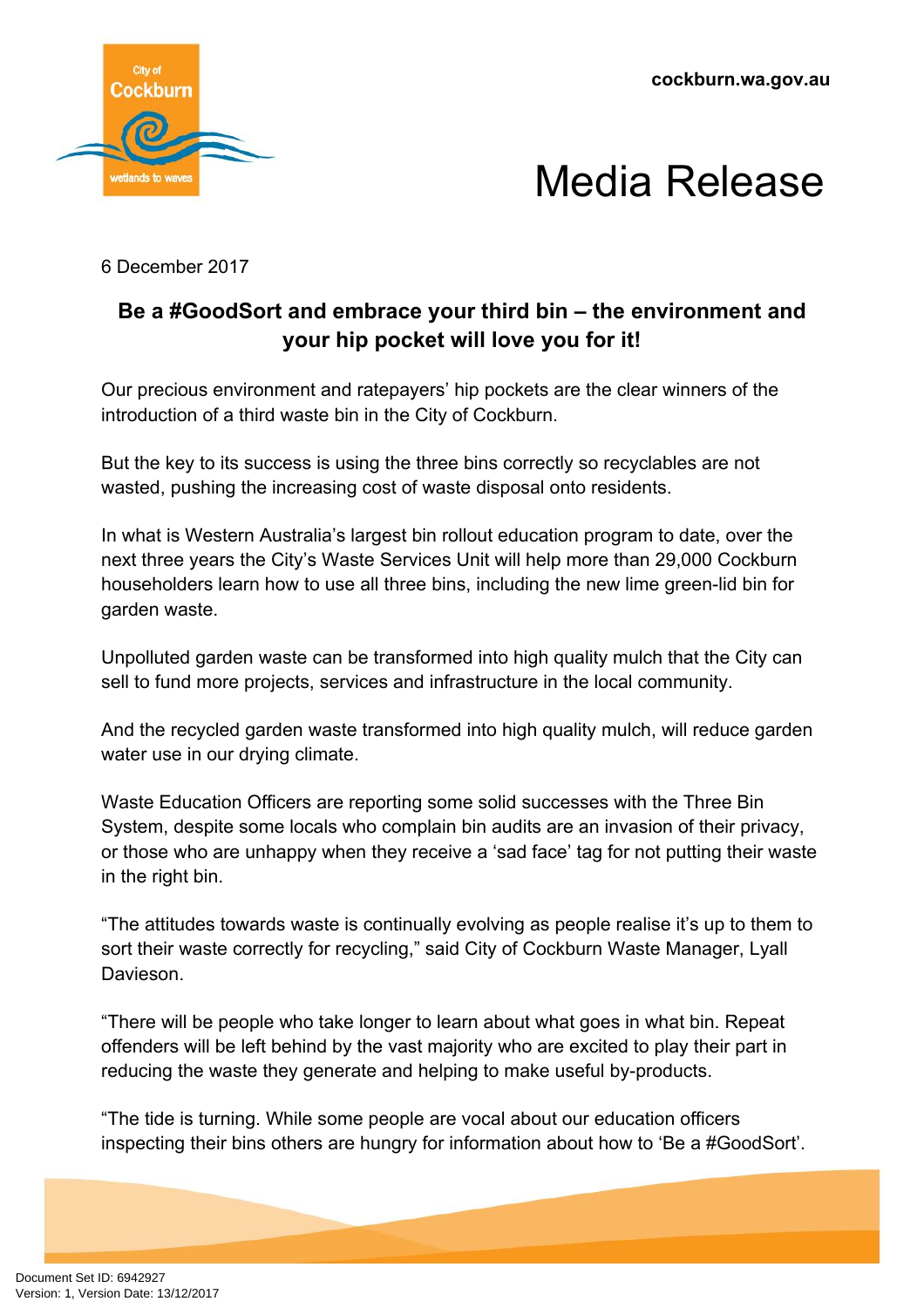



They want to do the right thing and sort their rubbish correctly."

The City has hired disability employer Workpower to provide 10 staff members to deliver new 140L red-lidded rubbish bins and swap dark green lids for lime green ones on existing 240L bins, changing them to garden waste bins.

The 240L garden waste bin will be collected fortnightly, while the 140L red-lid rubbish bin and the yellow-lid recycling bin, for paper, plastic, metal, cardboard and glass, will still be collected weekly.

Waste Education Officers will visit residents to help them understand what waste to put in each bin, to prevent contamination of all three bins, including the new garden waste bin.

Did you know:

- Waste Education Officers all have a background in Sustainability and have a valid Police Clearance
- 21 suburbs will receive a third bin over the next three years
- Residents will incur no extra charges for the three bin system
- The City has received a grant from the Waste Authority of WA to help with the educational program and the purchase of the new 140L red lid bin costs for 2017/18
- No fines will be issued for contaminated bins
- People who repeatedly pollute their bins with the wrong rubbish will lose their garden waste bin
- Bins that are contaminated may not be collected

Mr Davieson will participate in a live question and answer session concentrating on the Three Bin System on the City of Cockburn's Facebook page from 5.30pm on Wednesday, 13 December.

For more information about the Three Bin System, search the City's website, or visit: [https://www.cockburn.wa.gov.au/Waste-and-Environment/Rubbish-Waste-and-](https://www.cockburn.wa.gov.au/Waste-and-Environment/Rubbish-Waste-and-Recycling/How-to-Use-Your-Bins/Three-Bin-System)[Recycling/How-to-Use-Your-Bins/Three-Bin-System](https://www.cockburn.wa.gov.au/Waste-and-Environment/Rubbish-Waste-and-Recycling/How-to-Use-Your-Bins/Three-Bin-System)